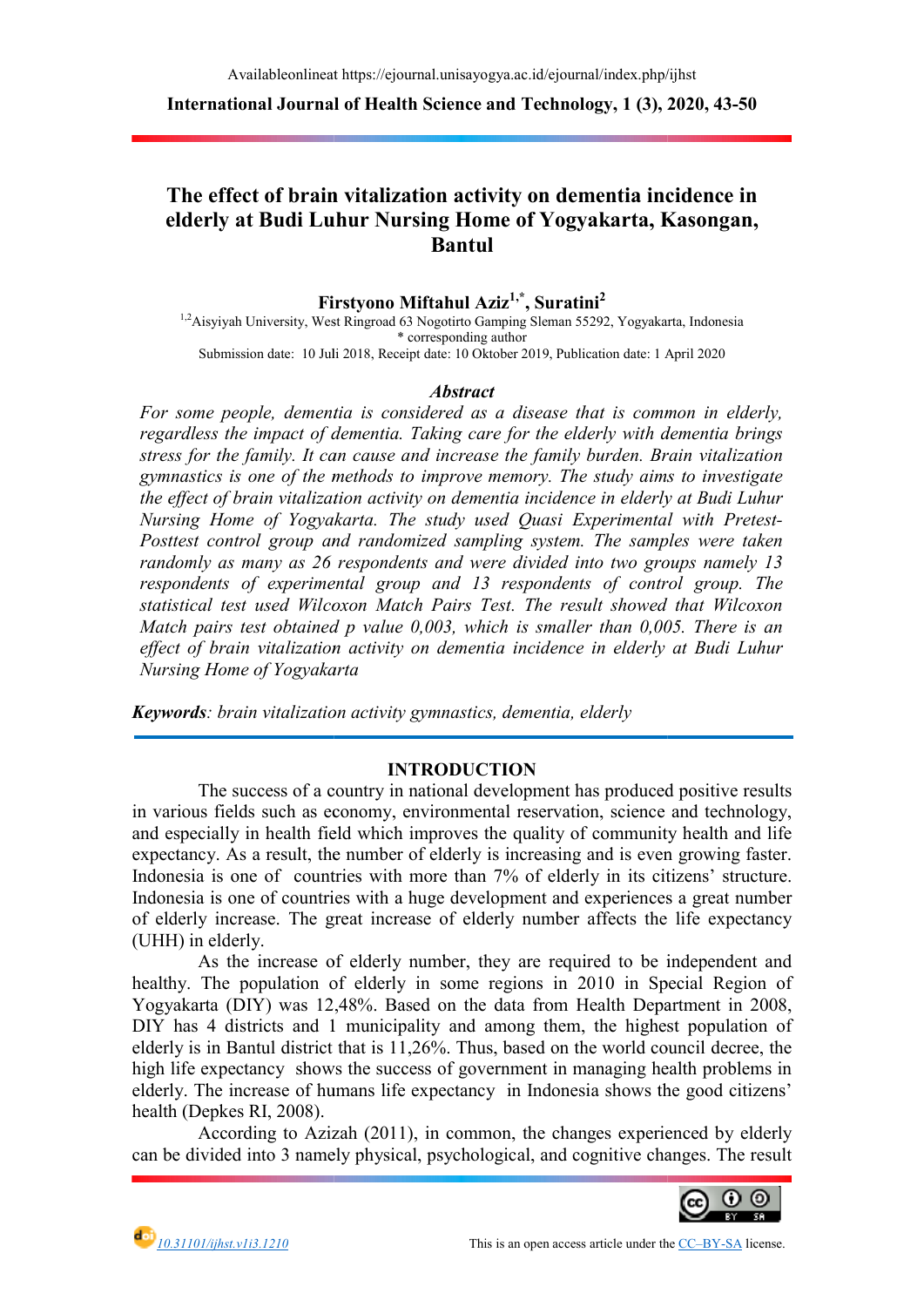of cognitive disorder in elderly can cause many problems in elderly such as dementia. Dementia is a progressive cognitive disorder in cognitive functions without consciousness disorder caused by organic brain damage which is followed by behavior and personality degradation manifested in cognitive functions disorders such as memory, orientation, mood, and conceptual thinking (Julianti & Budiono 2009).

 The number of dementia is very high in the world according to Azizah (2011) and the number of dementia incidence in the world is approximately  $\pm$  30 millions citizens with various causal factors. Meanwhile, in Indonesia, the prevalence of dementia in 65 years of elderly is 5% of elderly population. The prevalence increases into 20% in elderly aged 85 years old and above (Amirullah, 2011 in Guslinda, Yolanda, Hamdayan, 2013). Dementia affects the family who treats them and causes stressful condition which creates family burden.

 In the next level, dementia causes risky behavior changes emergence and thus, family needs to understand well the changes experienced by elderly with dementia (Nurgianti, 2012, 4, http://www.rsi.co.id/ accessed on December 7th, 2015). To his family and friends, a dementia patient says that he is not the same person again. As a result, he looses awareness towards his surroundings (Febrina, 20102, http://www1 media.acehprov.go.id accessed on December 7th, 2015).

 The policy by Health Department (Depkes) (2013) mentions activities in empowering elderly including promotional, preventive, curative, and rehabilitative efforts. Awareness of elderly well being is also named in Constitution No 13/ 1998 on elderly well being. Many policies and programs run by the government are for example mentioned in Government Policy Number 43 year of 2004 on The Implementation of Elderly Wellbeing Effort (Depkes RI, 2012). Based on Constitution No 36/2009 about health, the effort of preserving health for elderly must be aimed at keeping them alive healthily and productively both in social and economical aspects. Promotional and preventive efforts are the important factors to decrease the number of illness number on elderly. Exercise is one of promotional effort in elderly. Exercise in elderly starts with mild intensity and short time which is slowly increased as well as avoiding competitive goals. Exercise for elderly has a great advantage because it improves their aerobic ability which increases blood flow and supply carrying oxygen to their body organs especially brain.

 According to the data from Finland, Italy, and Netherlands, there is a correlation between physical activities and cognitive degradation (Anonymous, 2014, Brain Gymnastic Vitalization Improves Cognitive Functions in Elderly Group Compared to Elderly Gymnastic at Social Protection Centre of Banten Province). Brain gymnastic vitalization is one of the sports created based on kinesthetical aspect which is inspired by various dances in Indonesia involving different processes such as imagination, hearing, sensory, and emotional (brain function) in one movement.

 Brain gymnastic vitalization keeps various brain functions so that the brain could work based on the functions and needs by giving oxygen and blood supply optimally especially to the brain. Another effect of brain vitalization is well sleep and fresh brain in which elderly could preserve their memory and they could remember time and many more activities especially if they practice everyday which will automatically force them to remember the movements and thus, their brain works regularly every time (Markam, 2006). According to the result of interview in one of nursing homes with 3 health officers and 7 elderly among 88 in total with dementia living together in the nursing home, there were some elderly with dementia but even if it was only few of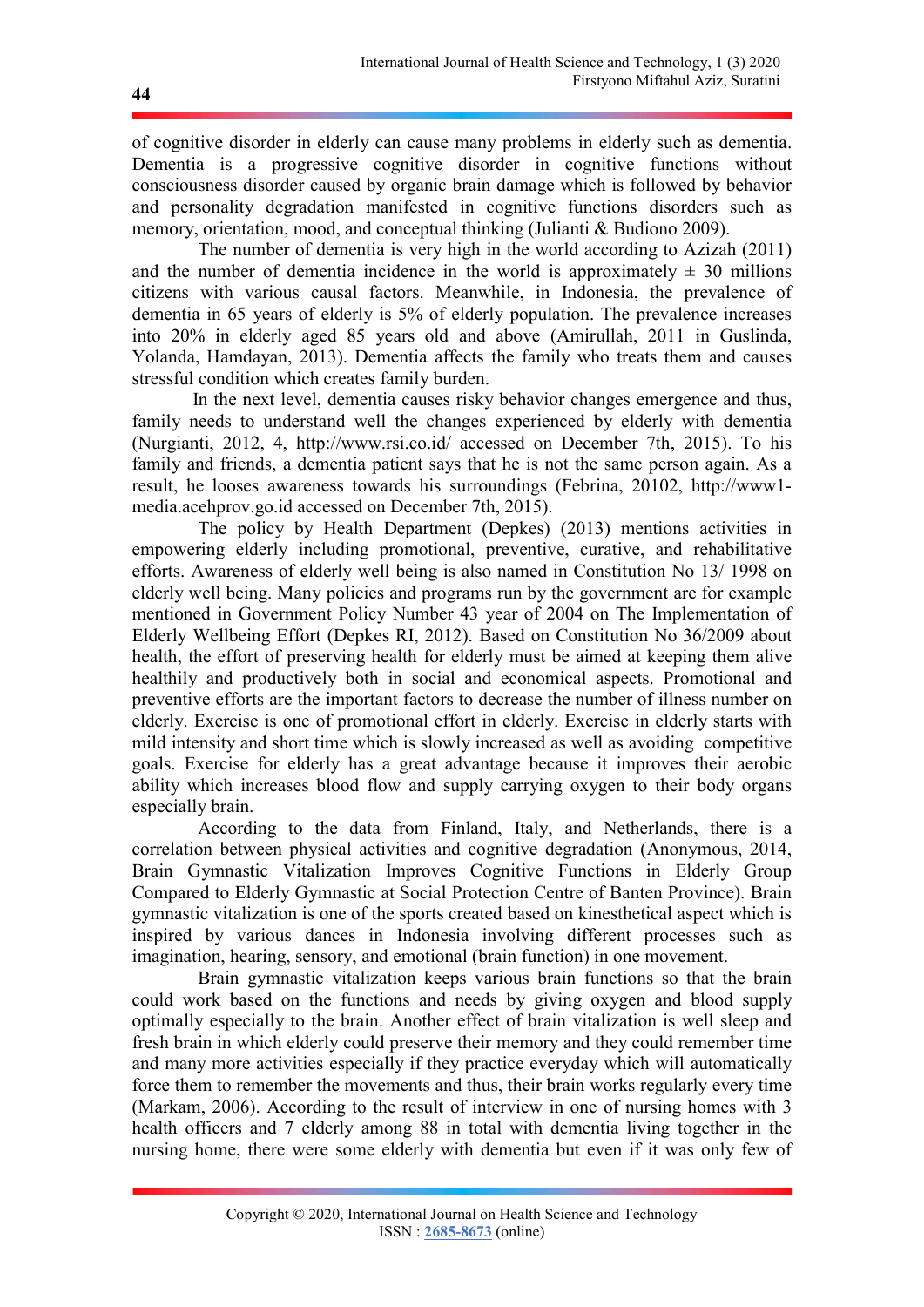them, it is feared that the number of elderly with dementia increases. It considers some risks such as when an elderly walks out the house to buy something such as cigarrete, they will not be able to come back to the house. This is because of the cognitive function damage in elderly in which they experience memory disorder where they feel difficult to remember.

#### RESEARCH METHODS

The design of the study was quasi experiment and the design employed Pretest-Postest with control Group Design that was a study in 2 randomly chosen groups by measuring the condition of object of the study before and after brain gymnastic vitalization. Brain vitalization consists of 5 steps divided into 3 parts; injit melambai (tiptoeing while spreading arms), kepak kupu-kupu (spreading arms up and down like a butterfly) and rangkai bunga melati (closing). Part 1 consisted of walking slowly, standing up firm, putting arms on left and right side, putting arms on waist, walking firmly and victory gesture/combination. Part 2 consisted of swing, joy, and greeting. Part 3 consisted of looking at the sky, looking at partners, dancing, reaching out hopes, walking on steps and hero swing. In the end, it is cooling down which consists of whistling, smiling beautifully, lifting and lowering eyebrows, opening and closing eyes, eyes contact, closing both hands in front the chest and saying "We love you all of you".

 The tools for vitalization therapy were musical instrument, DVD, VCD, suit, room, LCD, and laptop. Brain gymnastic vitalization was implemented in 10–15 minutes every morning or afternoon at the nursing home. Elderly were given 12 times of therapy consisting of 3 times practice in a week which was implemented in 4 weeks so there are 12 times of meeting. In implementing brain vitalization, the therapy was assisted by the researcher and assistant of researcher as well as nursing home's officers. In the study, the samples were 13 respondents control group and 13 respondents of experiment group. The intervention was done from March 12th until April 16th 2016.

## RESULTS AND DISCUSSION

| elderly with dementia in Budi Luhur Nursing Home of Kasongan Bantul Yogyakarta in 2016 |                |                  |               |          |        |               |
|----------------------------------------------------------------------------------------|----------------|------------------|---------------|----------|--------|---------------|
| <b>Characteristics of respondents</b>                                                  |                | Experiment group | Control group |          | Jumlah |               |
|                                                                                        | F              | $\frac{6}{9}$    | F             | $\%$     | F      | $\frac{0}{0}$ |
| <b>Sex</b>                                                                             |                |                  |               |          |        |               |
| Male                                                                                   | 2              | 15,38            | 8             | 53,85    | 10     | 38,47         |
| Female                                                                                 | 11             | 84,62            | 5             | 38,47    | 16     | 61,53         |
| Total Amount                                                                           | 13             | 100              | 13            | 100      | 26     | 100           |
| Age                                                                                    |                |                  |               |          |        |               |
| 60-69 years old                                                                        | 5              | 38,47            | 7             | 53,85    | 12     | 46,15         |
| 70-79 years old                                                                        | 6              | 46,15            | 2             | 15,38    | 8      | 30,76         |
| >80 years old                                                                          | $\overline{2}$ | 15,38            | 4             | 30,77    | 6      | 23,09         |
| <b>Total Amount</b>                                                                    | 13             | 100              | 13            | 100      | 26     | 100           |
| <b>Educational Level</b>                                                               |                |                  |               |          |        |               |
| Non-educated                                                                           | $\overline{2}$ | 15,38            | $\theta$      | $\Omega$ | 2      | 7,69          |
| $SD$ (Elementary) / similar level                                                      | 6              | 46,15            | 9             | 69,24    | 15     | 57,69         |
| SMP (Junior High School) /similar level                                                | 2              | 15,38            | 1             | 7,69     | 3      | 11,53         |
| SMA (Senior high School)/similar level                                                 | 3              | 23,08            | 2             | 15,38    | 5      | 19,25         |
| PT (Higher Education)                                                                  | $\Omega$       | $\theta$         | 1             | 7,69     |        | 3,84          |
| <b>Total Amount</b>                                                                    | 13             | 100              | 13            | 100      | 26     | 100           |

Table 1. Characteristic of respondents based on sex, age, and education elderly with dementia in Budi Luhur Nursing Home of Kasongan Bantul Yogyakarta in 2016

| Copyright © 2020, International Journal of Health Science and Technology |  |
|--------------------------------------------------------------------------|--|
| $ISSN: 2685-8673$ (online)                                               |  |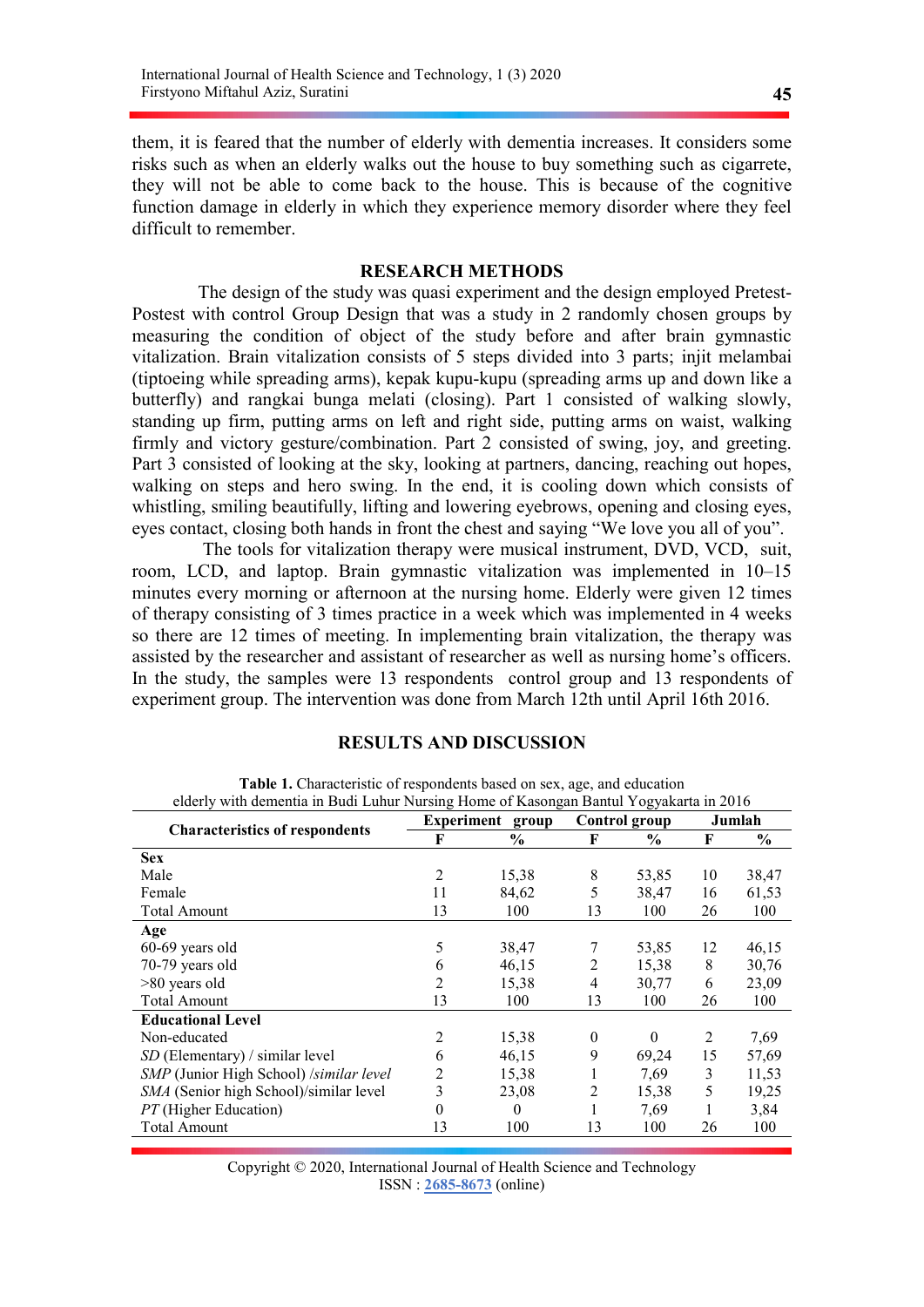| Religion                    |    |       |    |       |    |       |
|-----------------------------|----|-------|----|-------|----|-------|
| Muslim                      | 9  | 69,23 | 10 | 76,93 | 19 | 73,07 |
| Non Muslim                  | 4  | 30,77 | 3  | 23,07 |    | 26,93 |
| <b>Total Amount</b>         | 13 | 100   | 13 | 100   | 26 | 100   |
| <b>Degenerative Disease</b> |    |       |    |       |    |       |
| Possess                     | 4  | 30,77 | 8  | 61,53 | 12 | 46,15 |
| Do not possess              | 9  | 69,23 | 5  | 38,47 | 14 | 53,85 |
| <b>Total Amount</b>         | 13 | 100   | 13 | 100   | 26 | 100   |

Sourses : Primary Data (processed)

According to table 1, it can be seen that the highest percentage of respondents' characteristics based on sex in experiment group were female namely 11 people (84,62%) and the highest percentage in control group were male namely 8 people (53,85%). Meanwhile, the highest percentage of respondents' characteristics based on age in experiment group were respondents aged 70–79 years old namely 6 people  $(46,15%)$  and the highest percentage in control group were  $60 - 69$  years old namely 8 people (53,85%). In educational background, the highest percentage of characteristics in experiment group were Elementary/similar level namely 6 people (46,15%) and the highest percentage in control group were Elementary/similar level namely 9 people (69,24%). In the basis of religion, the experiment group showed that the highest percentage were Moslem namely 9 people (69,23%) and the highest percentage in control group were Moslem namely 10 people (76,93%). In the basis of degenerative disease, the highest characteristic of respondents in the group of respondents without degenerative disease namely 9 people (69,23%), while in control group the highest percentage were respondents with degenerative disease namely 8 people (61,53%).

| Lunui ivursing Home of Togyakaria in 2010 |  |                         |  |               |  |  |
|-------------------------------------------|--|-------------------------|--|---------------|--|--|
|                                           |  | <b>Experiment group</b> |  | Control group |  |  |
| Category of dementia incidence            |  | $\frac{6}{9}$           |  | $\frac{6}{9}$ |  |  |
| Severe                                    |  |                         |  |               |  |  |
| Moderate                                  |  | 61,53                   |  | 46,15         |  |  |
| Mild                                      |  | 15,4                    |  | 23,07         |  |  |
| Normal                                    |  | 23,07                   |  | 30,78         |  |  |
| Total                                     |  | 100                     |  | 100           |  |  |

Table 2. The examination result of dementia incidence before intervention (pretest) elderly in Budhi Luhur Nursing Home of Yogyakarta in 2016

Source : Primary Data (processed)

Based on table 2, it can be seen that the criteria of dementia before brain vitalization therapy (pretest) showed that the highest percentage of respondents in experiment group were respondents with moderate dementia criteria namely 8 people (61,53%) and the highest percentage of dementia criteria were moderate dementia namely 6 people  $(46,15\%)$ 

| <b>Table 3.</b> The examination result of dementia incidence after intervention (posttest) for 1 week in Budhi |
|----------------------------------------------------------------------------------------------------------------|
| Luhur Nursing Home of Yogyakarta in 2016                                                                       |

|                                | $Lcm$ . $Lcm$ . The set of $Lcm$ , and as $Lcm$ and $Lcm$ and $Lcm$ and $Lcm$ and $Lcm$ and $Lcm$ and $Lcm$ and $Lcm$ and $Lcm$ and $Lcm$ and $Lcm$ and |                         |               |               |  |
|--------------------------------|---------------------------------------------------------------------------------------------------------------------------------------------------------|-------------------------|---------------|---------------|--|
|                                |                                                                                                                                                         | <b>Experiment group</b> | Control group |               |  |
| Category of dementia incidence |                                                                                                                                                         | $\frac{6}{9}$           |               | $\frac{0}{0}$ |  |
| Severe                         |                                                                                                                                                         |                         |               | 7.7           |  |
| Moderate                       |                                                                                                                                                         | 46,16                   |               | 38,46         |  |
| Mild                           |                                                                                                                                                         | 23,07                   |               | 30,77         |  |
| Normal                         |                                                                                                                                                         | 23,07                   |               | 23,07         |  |
| Total                          |                                                                                                                                                         | 100                     |               | 100           |  |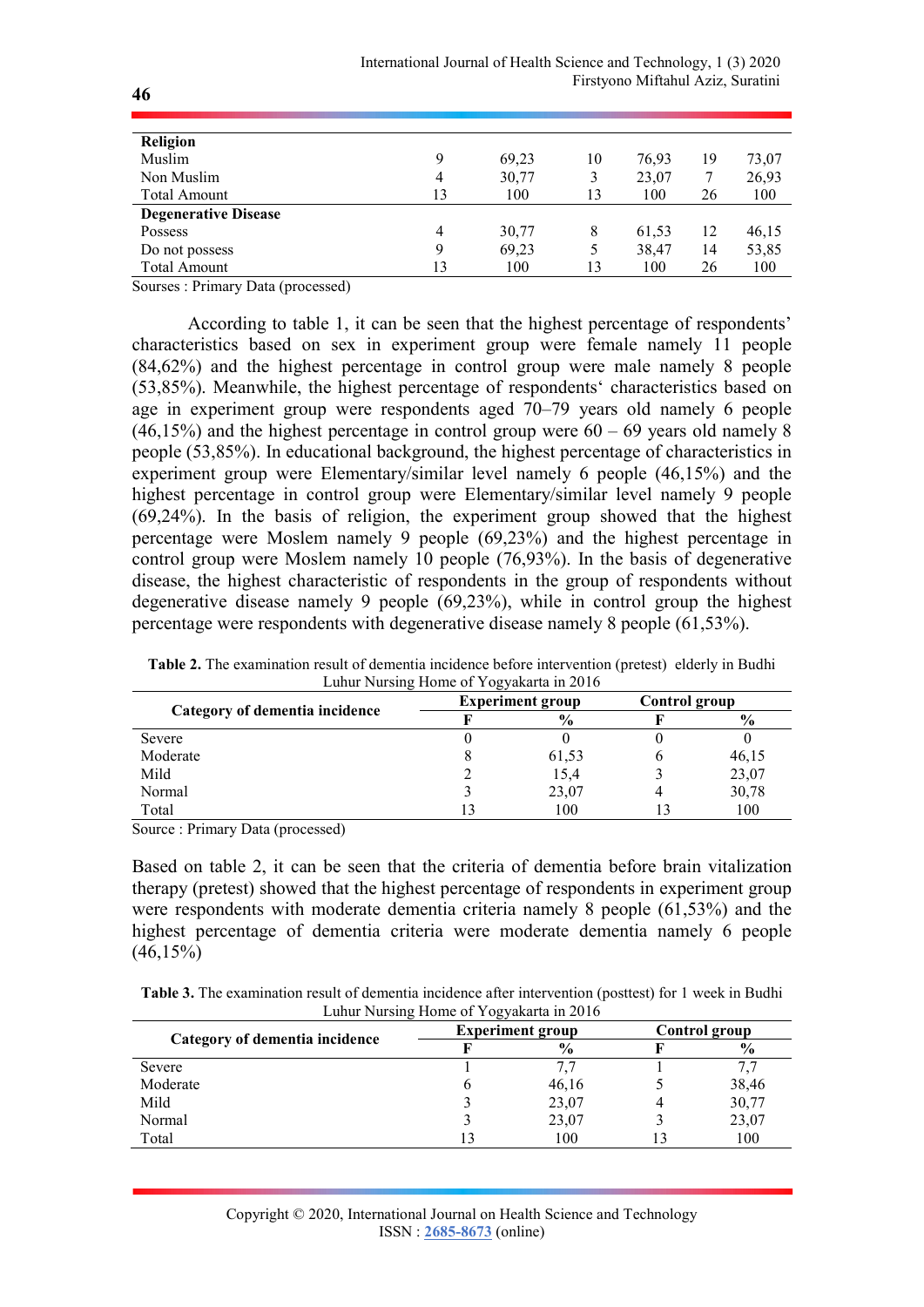According to table 3, it can be seen that dementia criteria, after being given brain vitalization therapy (Posttest) for 1 week, showed that the highest percentage of respondents in experiment group were moderate dementia criteria namely 6 people (46,16%) and the highest percentage of dementia criteria in control group were moderate dementia namely 5 people (38,46%).

Table 4. The examination result of dementia incidence after intervention (posttest) for 2 weeks in Budhi Luhur Nursing Home of Yogyakarta in 2016

| Category of dementia incidence | <b>Experiment group</b> | Control group |               |  |
|--------------------------------|-------------------------|---------------|---------------|--|
|                                | $\frac{6}{9}$           |               | $\frac{0}{0}$ |  |
| Severe                         |                         |               | 7.7           |  |
| Moderate                       | 46,16                   |               | 38,46         |  |
| Mild                           | 30,77                   |               | 30,77         |  |
| Normal                         | 23,07                   |               | 23,07         |  |
| Total                          | 100                     |               | 100           |  |

Source : Primary data (processed)

Based on table 4, it can be seen that the dementia criteria, after being given brain vitalization therapy (Posttest) for 2 weeks, showed that the highest percentage of respondents in experiment group were moderate dementia criteria namely 6 people (46,16%) and the highest percentage in control group were moderate dementia namely 5 people (38,46%).

Table 5. The examination result of dementia incidence after intervention (posttest) for 1 month / 4 weeks in Budhi Luhur Nursing Home of Yogyakarta in 2016

|                                | <b>Experiment group</b> | Control group |               |  |
|--------------------------------|-------------------------|---------------|---------------|--|
| Category of dementia incidence | $\frac{6}{9}$           |               | $\frac{6}{6}$ |  |
| Severe                         |                         |               |               |  |
| Moderate                       | 30,77                   |               | 53,85         |  |
| Mild                           | 30,77                   |               | 15,38         |  |
| Normal                         | 38,46                   |               | 30,77         |  |
| Total                          | 100                     |               | 100           |  |

Source : Primary (processed)

 Based on table 5, it can be seen that dementia criteria, after being given brain vitalization therapy (Posttest) in 2 weeks, in experiment group showed that the highest percentage respondent were respondents with normal dementia criteria namely 5 people (38,46%) and the highest percentage of dementia criteria in control group were moderate dementia namely 7 people (53,85%).

|                                                        | Post -1 week | Post -2 weeks   | Post -4 weeks -  |
|--------------------------------------------------------|--------------|-----------------|------------------|
|                                                        | - Pre        | - Pre           | - Pre            |
| <b>Intervention Group</b><br>A.                        |              |                 |                  |
|                                                        | $-.656^b$    | $-.498c$        | $-2.988^{\circ}$ |
| Asymp. Sig. (2-tailed)                                 | .512         | .619            | .003             |
| <b>Control Group</b><br>В.                             |              |                 |                  |
|                                                        | $-.887^b$    | $-.718^{\circ}$ | $-1.289^{\circ}$ |
| Asymp. Sig. (2-tailed)                                 | .375         | .473            | .197             |
| $\mathbf{1}$<br>$\sim$ $\sim$ $\sim$<br>$\mathbf{r}$ . |              |                 |                  |

Sources : Primary (processed)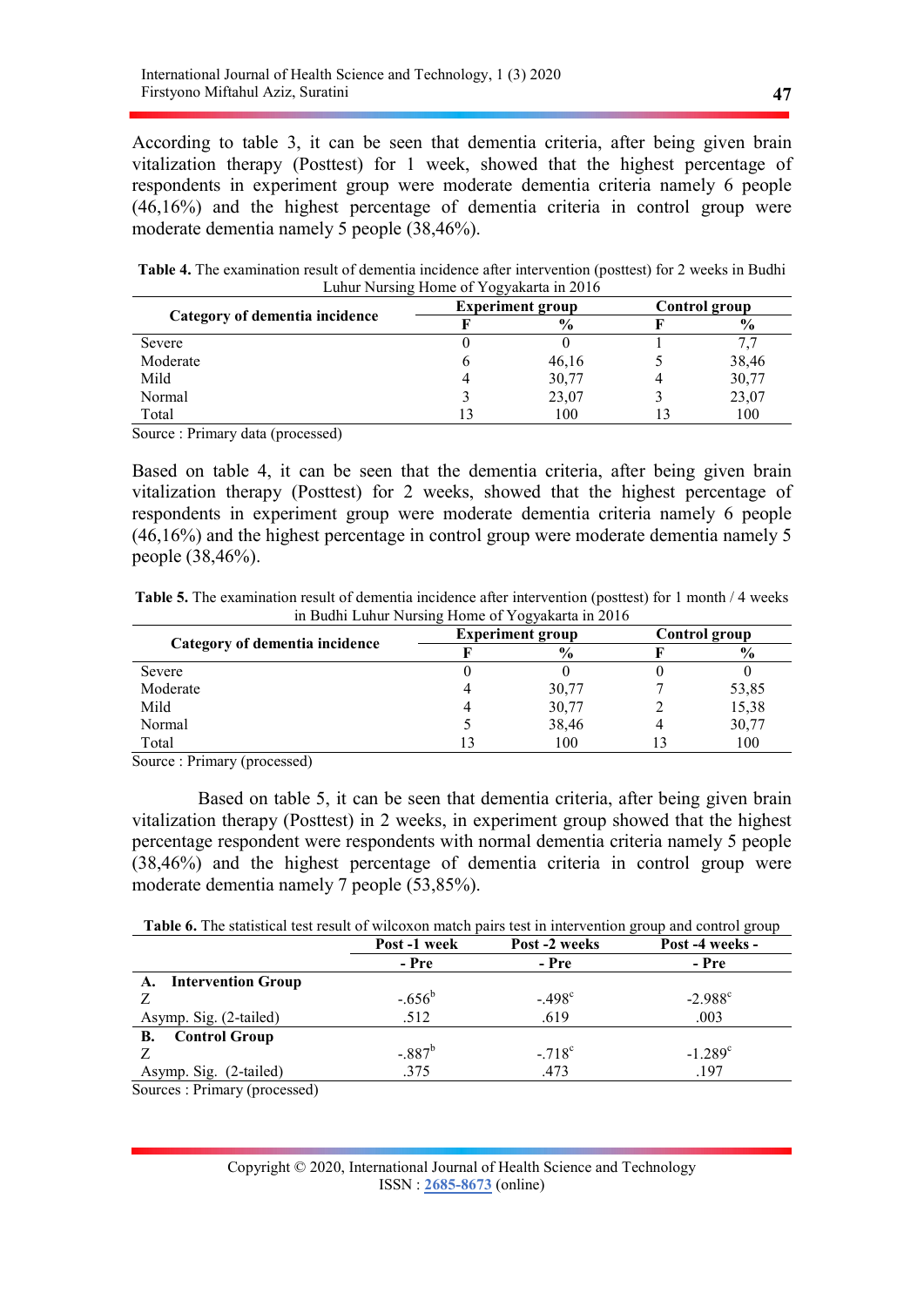The result of Wilcoxon Match Pairs Test in intervention group used significance value. The result showed the value was less than  $0.05$  namely  $0.000$  ( $0.05$ ) meaning that there was a difference of dementia incidence before and after the therapy in experiment group.

Meanwhile, the significance value in control group was 0,197 which was more than 0,05 meaning that there was no difference before and after intervention in control group. Based on the analysis test, it can be seen that there was a significant difference between experiment group/intervention group and the group without intervention using brain vitalization gymnastic towards dementia incidence.

In conclusion, there was significant difference of dementia risk and dementia incidence in experiment group before and after intervention. The analysis test showed that there was a significant difference between the group with intervention and the group without intervention. There was a difference number of elderly having risks and dementia incidence between control group and intervention group after treatment.

Physical exercise can help elderly to balance body movement. It is proven by the theory from Priantono (2007) stating that measured and regular exercises or physical therapy can help elderly in doing daily activities as well as prevent physical disorders in elderly. The result of the study shows that there is an effect of brain vitalization therapy activity on the risk and dementia incidence which is also in line with Darmojo's argument (2006) mentioning that exercise or physical therapy implemented gradually and regularly will decrease the risk or incidence of dementia. Moreover, the theory from Markam (2006) states that the effect of brain vitalization therapy on dementia incidence are improving the strength of legs and hands, repairing balance, coordination, improving oxygen stimulation to the brain as well as brain activation to achieve brain fitness, improving balance and brain function endurance.

The result of the study mentioned that there is an effect of brain vitalization therapy on the risk and dementia incidence which is line with the result of the study is done by Tiara (2014) which investigated the effect of brain vitalization therapy on memory in elderly with dementia. The research was done in elderly aged 60 -> 87 years old showing that good and structured physical activity improved more brain function performance and was on the line of daily functioning. In more specific, physical activity affected some factors such as strength, balance, and coordination which became the key factors in preserving health.

The result of the study is the decrease of risk or dementia incidence in elderly and there is an effect of brain vitalization gymnastic therapy on dementia incidence after 4 weeks or 12 meetings of brain vitalization therapy. The risk decrease or dementia incidence in elderly can be proven by measuring using questionnaire of mini mental state examination which obtains p of 0,587 (before therapy) which is declining into 0,329 (after therapy). This means that there is an effect of brain vitalization therapy on dementia incidence and thus, cognitive function of elderly can be increased or dementia incidence can be decreased using brain vitalization therapy.

Other result of a research showing that physical therapy affects the risk or dementia incidence in elderly is the research by Blongkod (2015). In the research, an experiment was done by using physical exercise of brain vitalization gymnastic to elderly with cognitive problems. Cognitive disorder in elderly in the research was measured using mini mental state examination (MMSE). The result of the research used Wilcoxon signed rank test analysis and gained the result of Z value of -2,972 with the significance value ( $p=$ value) of 0,003 and thus, the probability 0,003 is smaller than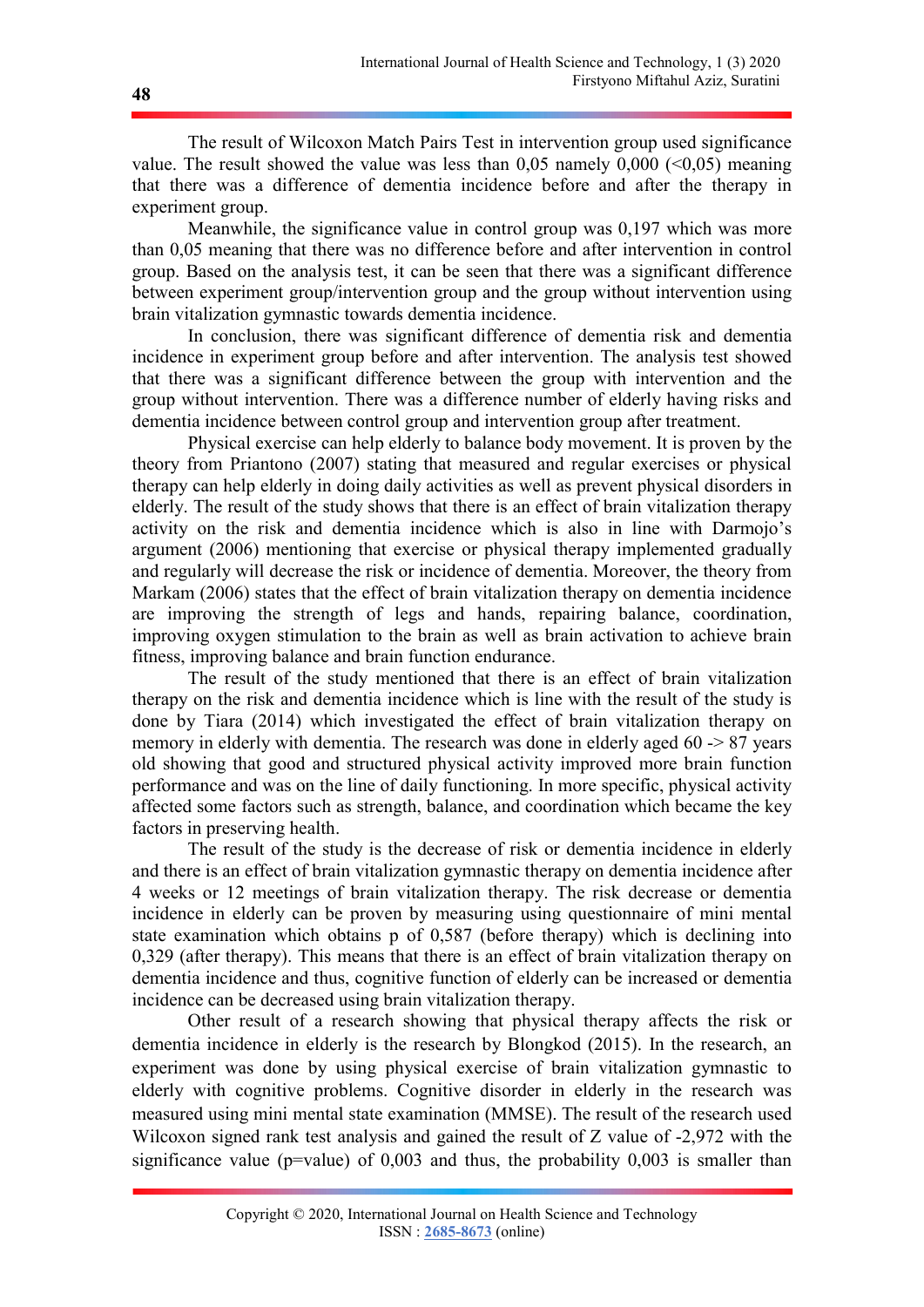0,005 ( $\alpha$  <0,05). This means that H0 is refused and H1 is accepted. This concludes that there is an effect of brain vitalization gymnastic on cognitive improvement in elderly at Werdha Ilomata Nursing Home of Gorontalo City. The researcher concludes that the result of the research before intervention shows that 8 (80%) elderly experience moderate cognitive disorder and 2 elderly (20%) experience severe cognitive disorder and after the intervention, the number turns into 10 elderly (100%) become normal.

### **CONCLUSION**

There is an influence of brain gymnastic vitalization therapy on dementia incidence in elderly after being given therapy for 4 weeks or 1 month in the experiment group at Budi Luhur Unit of Nursing Home of Kasongan Bantul. There is no influence of brain gymnastic vitalization therapy on dementia dementia in elderly after therapy for 4 weeks or 1 month in control group at Unit Budi Luhur Nursing Home of Kasongan Bantul.

#### **REFERENCES**

- Anonim. (2014). Rencana Aksi Nasional Lanjut Usia 2009 2014 PUPR. https://www.google.co.id/url/bv.114733917,d.c2E
- Azizah, L.M. (2011). Keperawatan Lanjut Usia. Edisi 1. Yogyakarta: Graha Ilmu.
- Darmojo, R.B. (2006). Geriatri (ilmu kesehatan Usia lanjut) Edisi 3. Jakarta: FKUI
- Departemen Kesehatan. (2008). Info Datin Pusat dan data Informasi Kementrian Kesehatan RI, Situasi Dan Analisis Lanjut Usia. Jakarta. http://www.depkes.go.id/resources/download/pusdatin/infodatin/infodatin
	- lansia.pdf (Diakses pada tanggal 20 Oktober 2015).
- Guslinda,Y.Y., Hamdayani,D., (2013). Pengaruh senam otak terhadap fungsi kognitif pada lansia dengan dimensia di Panti sosial tresna werdha sabai nan aluih Sicincin padang pariaman tahun 2013.
- Julianti, R. Budiono, A. (2008) Dimensia. Faculty of Medicine University of Riau Rumah Sakit Jiwa Tampan of Pekanbaru https://yayanakhyar.files.wordpress.com/2009/01/demensia-riri-aridocx.pdf (Diakses pada tanggal 20 Oktober 2015)
- Kementerian Kesehatan RI. (2013). Gambaran Kesehatan Lanjut Usia di Indonesia. https://www.google.co.id/url?sa/bv.112064104,d.c2E. (diakses pada tanggal 21 Oktober 2015)
- Kementerian kesehatan RI. (2012). Pedoman Pengelolaan Kegiatan Kesehatan dikelompok Lanjut Usia. Jakarta: Kemenkes RI.
- Markam, S. (2006). Latihan Vitalisasi Otak . Jakarta: Grasindo
- Nurgianti. (2012). http://www.rsi.co.id/artikel/artikel-kesehatan/content/166-demens iapasca- stroke.
- Pranaka, K., Martono, H.Hadi. (2011). Buku Ajar Boedhi-Darmojo Geriatri (ilmu kesehatan usia lanjut). Semarang : Balai Penerbit Fakultas Kedokteran Universitas Indonesia.
- Rencana Aksi Nasional Lanjut Usia 2009 2014 Sebagai Pelaksanaan Uu No. 13 Tahun 1998 Tentang Kesejahteraan Lanjut Usia. http://intranet.pu.go.id/gender/files/Art\_RAN\_Lansia\_08042014.pdf (diakses pada tanggal 20 oktober 2015)
- Tiara.(2014). Pengaruh senam vitalisasi otak terhadap daya ingat pada lanjut usia demensia.Skripsi. Dipublikasikan. Universitas Muhamadiyah Surakarta.